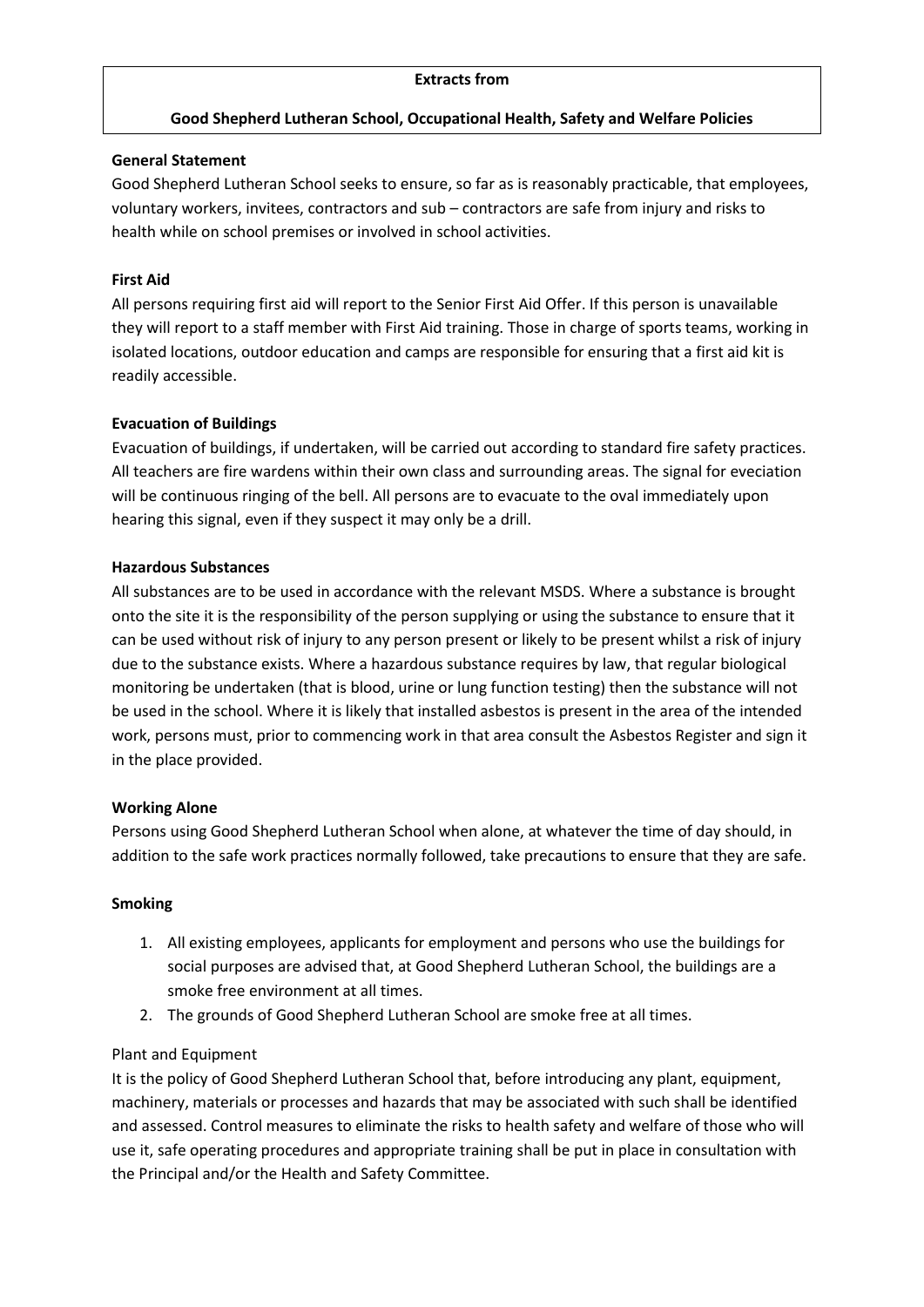## **Working Bee**

### **Volunteers List**

Please ensure that you have read the Occupational Health and Safety Induction Policy and Procedures Sheet and then sign this form as an indication that you have read and understood the safety issues outlined and agree to comply with requirements when at the workplace.

### *This must be done before participating in the Working Bee.* Thank you

| Date of Working Bee: |                       |           |
|----------------------|-----------------------|-----------|
| Name                 | Address and Telephone | Signature |
|                      |                       |           |
|                      |                       |           |
|                      |                       |           |
|                      |                       |           |
|                      |                       |           |
|                      |                       |           |
|                      |                       |           |
|                      |                       |           |
|                      |                       |           |
|                      |                       |           |
|                      |                       |           |
|                      |                       |           |
|                      |                       |           |
|                      |                       |           |
|                      |                       |           |
|                      |                       |           |
|                      |                       |           |
|                      |                       |           |
|                      |                       |           |
|                      |                       |           |
|                      |                       |           |
|                      |                       |           |
|                      |                       |           |
|                      |                       |           |
|                      |                       |           |
|                      |                       |           |